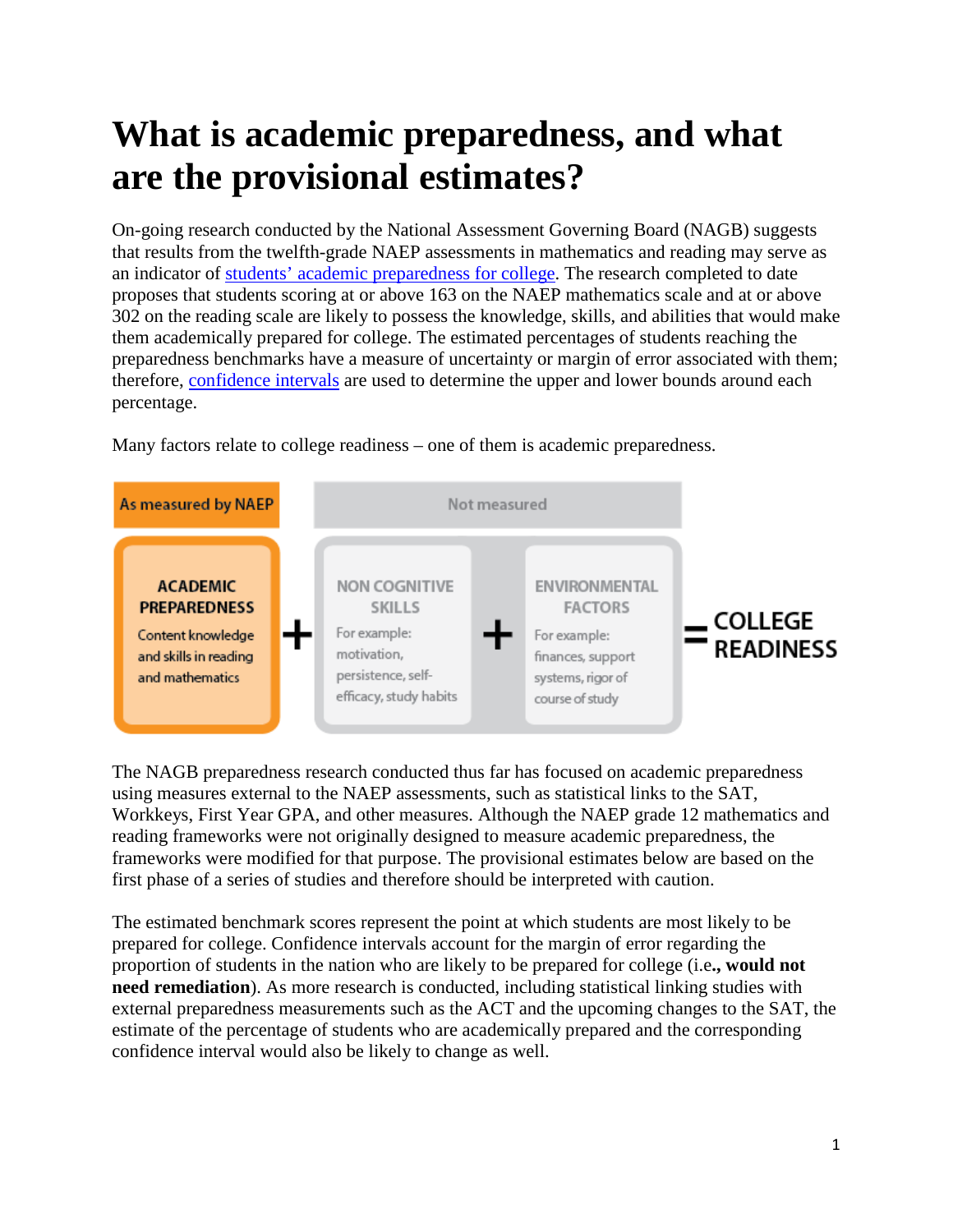

Percentage of students at or above the preparedness benchmark in twelfth-grade 2013 NAEP mathematics and reading: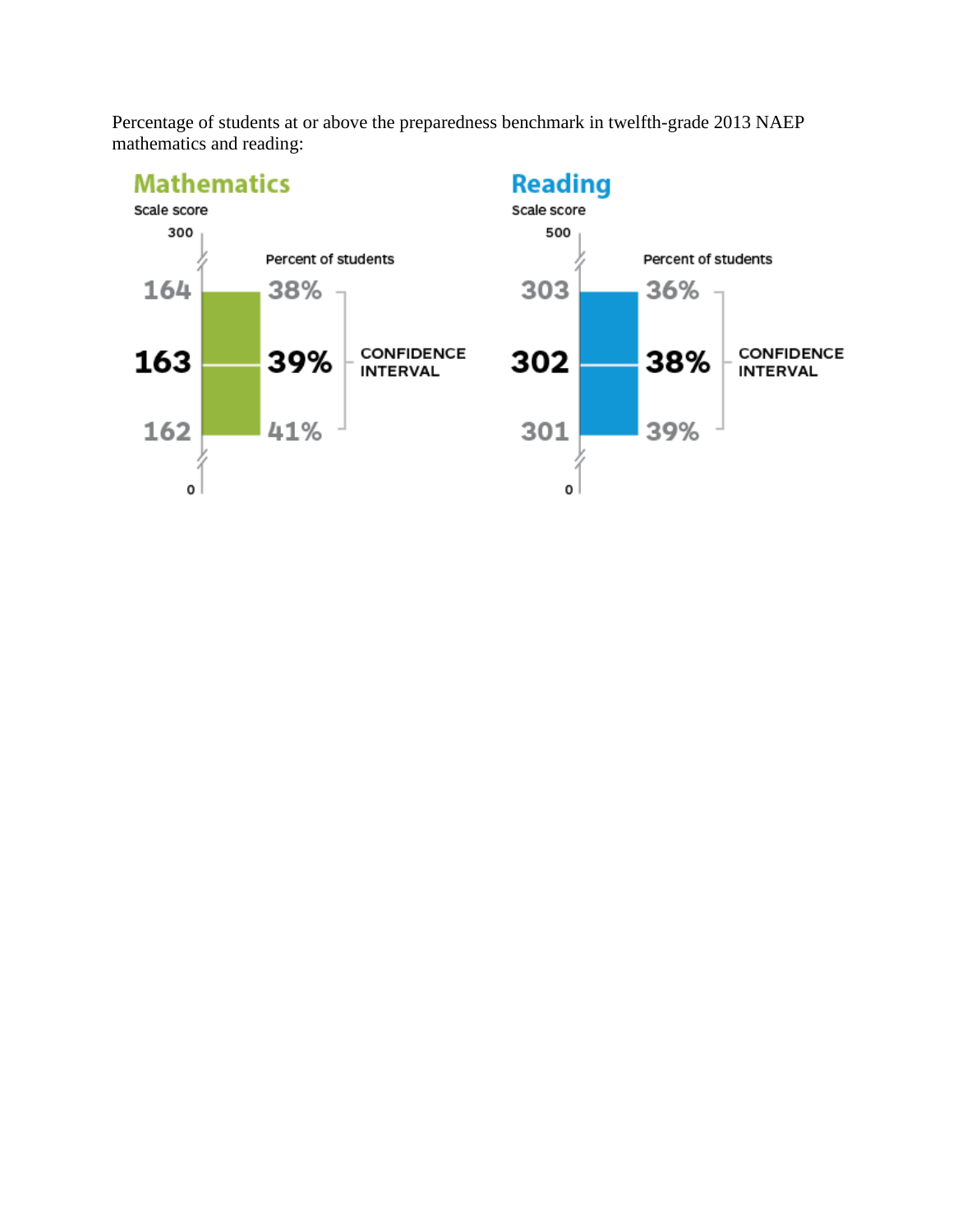#### **Mathematics Preparedness Cut Score**



NOTE: In NAEP, the preparedness benchmark represents an estimated NAEP scale score for students who possess the knowledge, skills, and abilities that would make them academically prepared for college. The benchmark is 163 (on a scale of 0 to 300) in mathematics and 302 (on a scale of 0 to 500) in reading.

SOURCE: U.S. Department of Education, Institute of Education Sciences, National Center for Education Statistics, National Assessment of Educational Progress (NAEP), 2013 Mathematics and Reading Assessments.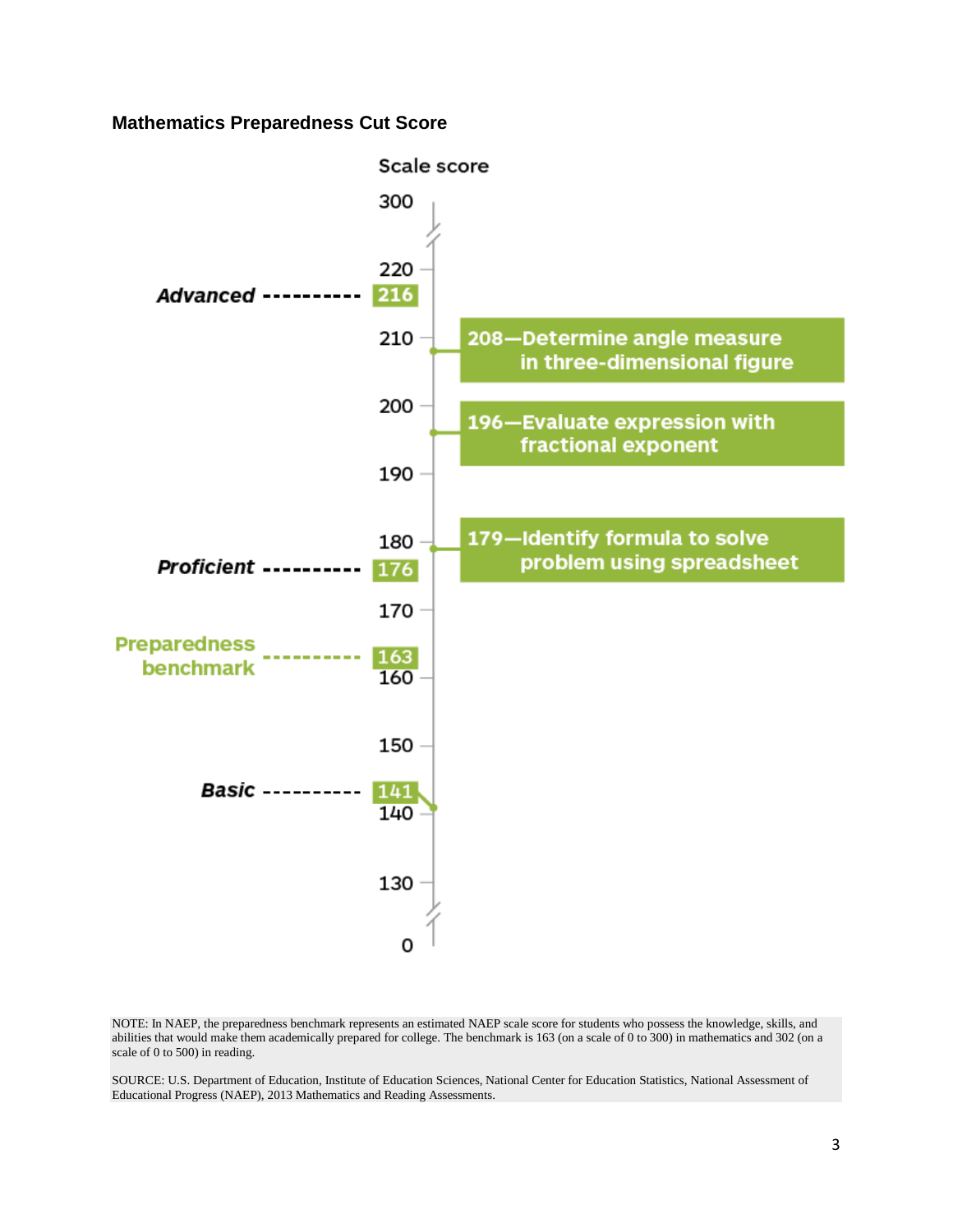

#### HIGHEST LEVEL MATHEMATICS COURSE - RACE/ETHNICITY ▼

Percentage distribution of twelfth-grade students assessed in NAEP mathematics, by race/ethnicity and highest level of mathematics course taken: 2013

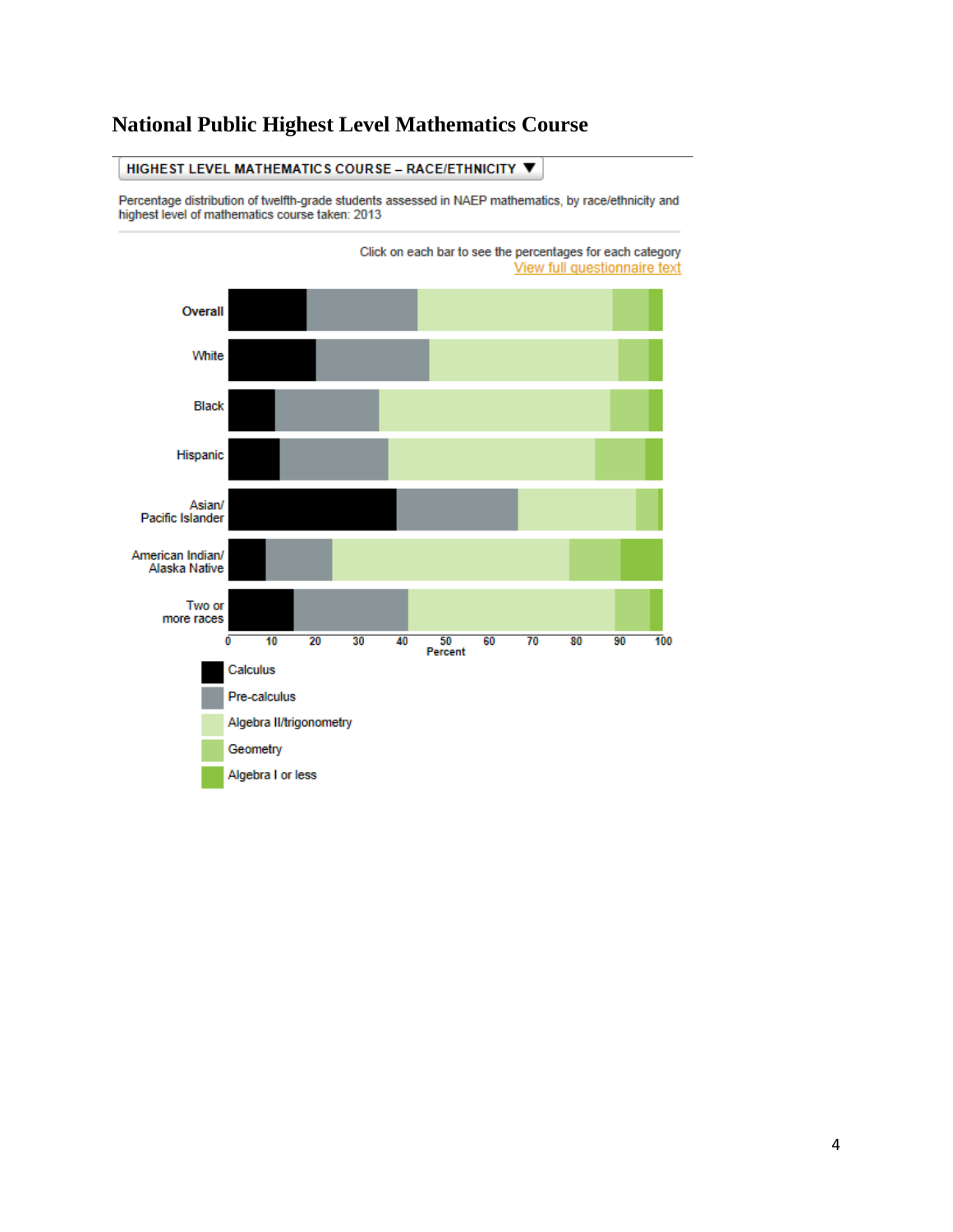### **Florida Highest Level Mathematics Course**

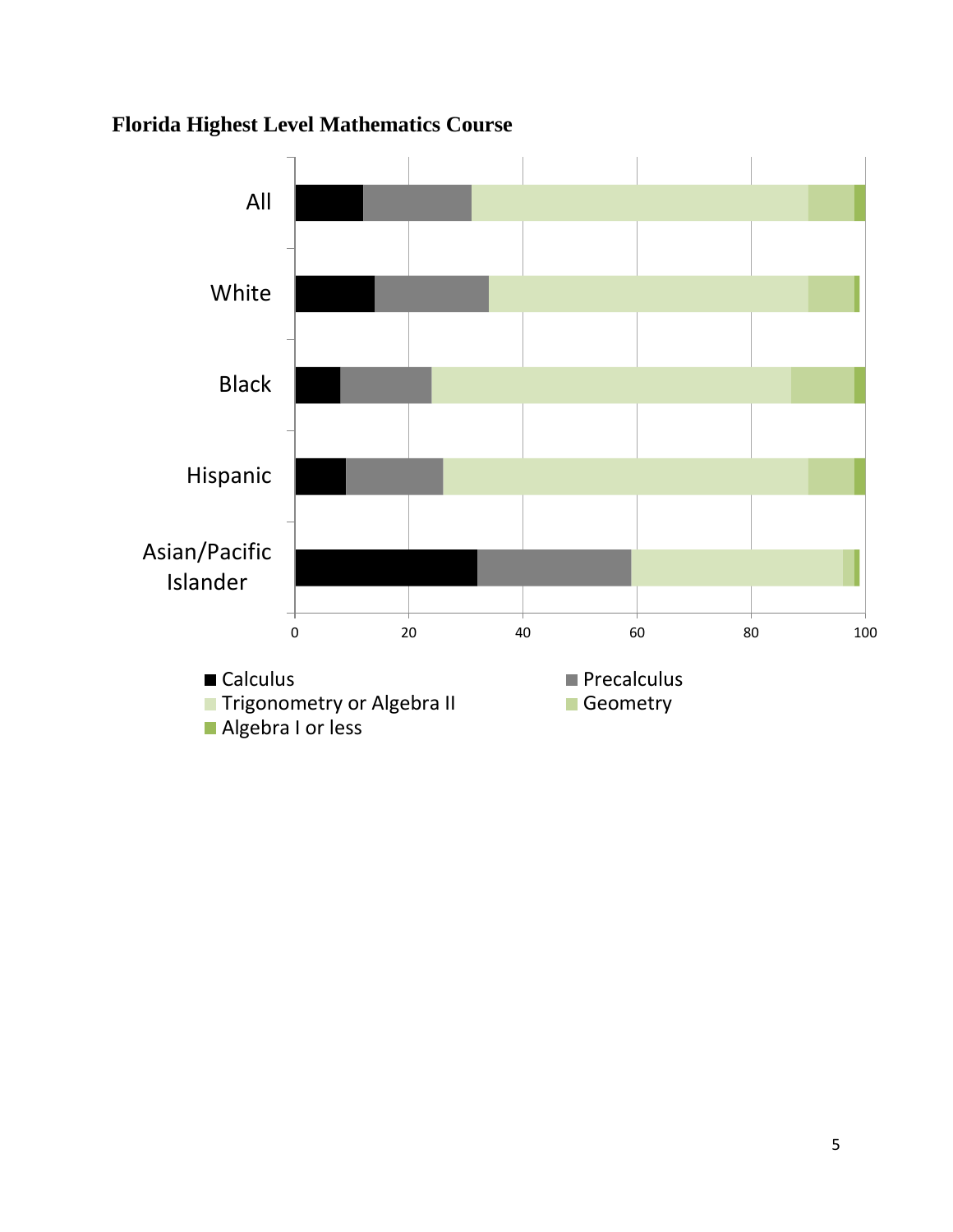**Reading Preparedness Cut Score**

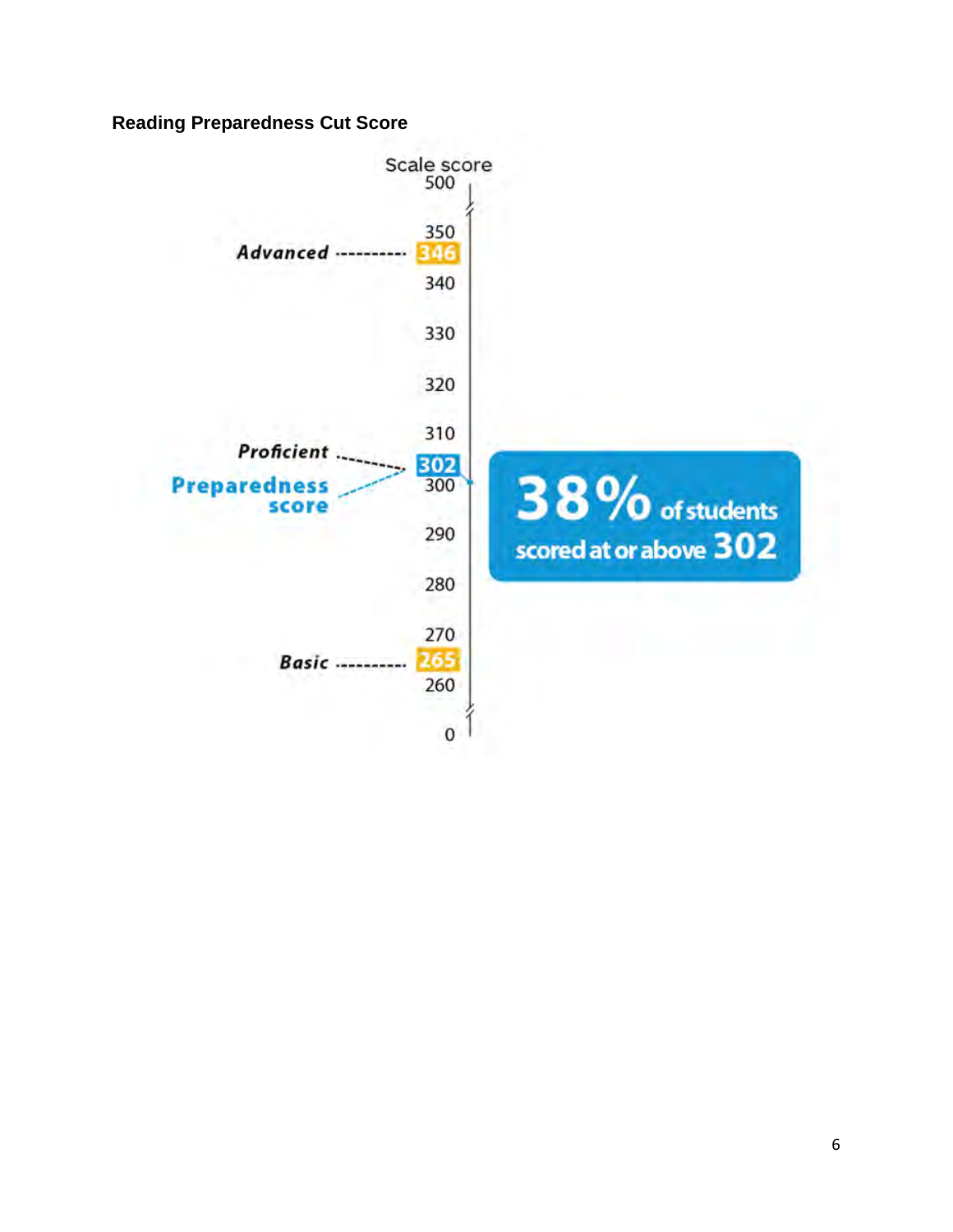## **Overview of the NAGB Academic Preparedness Research**

Grade 12 is a critical transition point for American students. After graduates leave high school, they may enter college, training, or the workplace; but many find their next steps difficult, as indicated by high college remediation and dropout rates and high unemployment rates in this segment of the population.

A little over a decade ago, the National Assessment Governing Board (NAGB) established a commission to review and make suggestions about the utility of the grade 12 National Assessment of Educational Progress (NAEP) assessment; one such recommendation was to explore the use of the grade 12 assessment as an indicator of academic preparedness for post-secondary education. The interpretations of NAEP results for grade 12 in relation to academic preparedness for college are now being reported on a preliminary basis. They are intended to help the public achieve a better understanding about the NAEP scale scores and inform policy discussions about defining, measuring, validating and reporting on academic preparedness for college, both for NAEP and, more broadly, for related initiatives.

#### **How is "academically prepared" defined?**

For NAEP reporting, "academically prepared for college" refers to the reading and mathematics knowledge and skills needed for placement into entry-level, credit-bearing, non-remedial courses in broad access 4-year institutions and, for 2-year institutions, entry-level placement, without remediation, into degree-bearing programs designed to transfer to 4-year institutions.

This working definition is focused on the first year of college; it does not address college persistence beyond the first year or completion of a degree. The definition will necessarily apply in general across a broad range of programs and majors, but should not be applied specifically to any particular program or major.

#### **Why "academic preparedness"?**

Twelfth-grade is the major point of transition to higher education and training for employment, and information about the readiness of twelfth-graders for these destinations, though critically important, is scarce. A NAGB-appointed commission determined that NAEP – as the only source of nationally representative data on twelfthgrade student achievement – is uniquely positioned to provide it. Additionally, while a nationally representative sample of all high school seniors take the grade 12 NAEP assessment, not all high school seniors take traditional college entrance exams such as the SAT or ACT.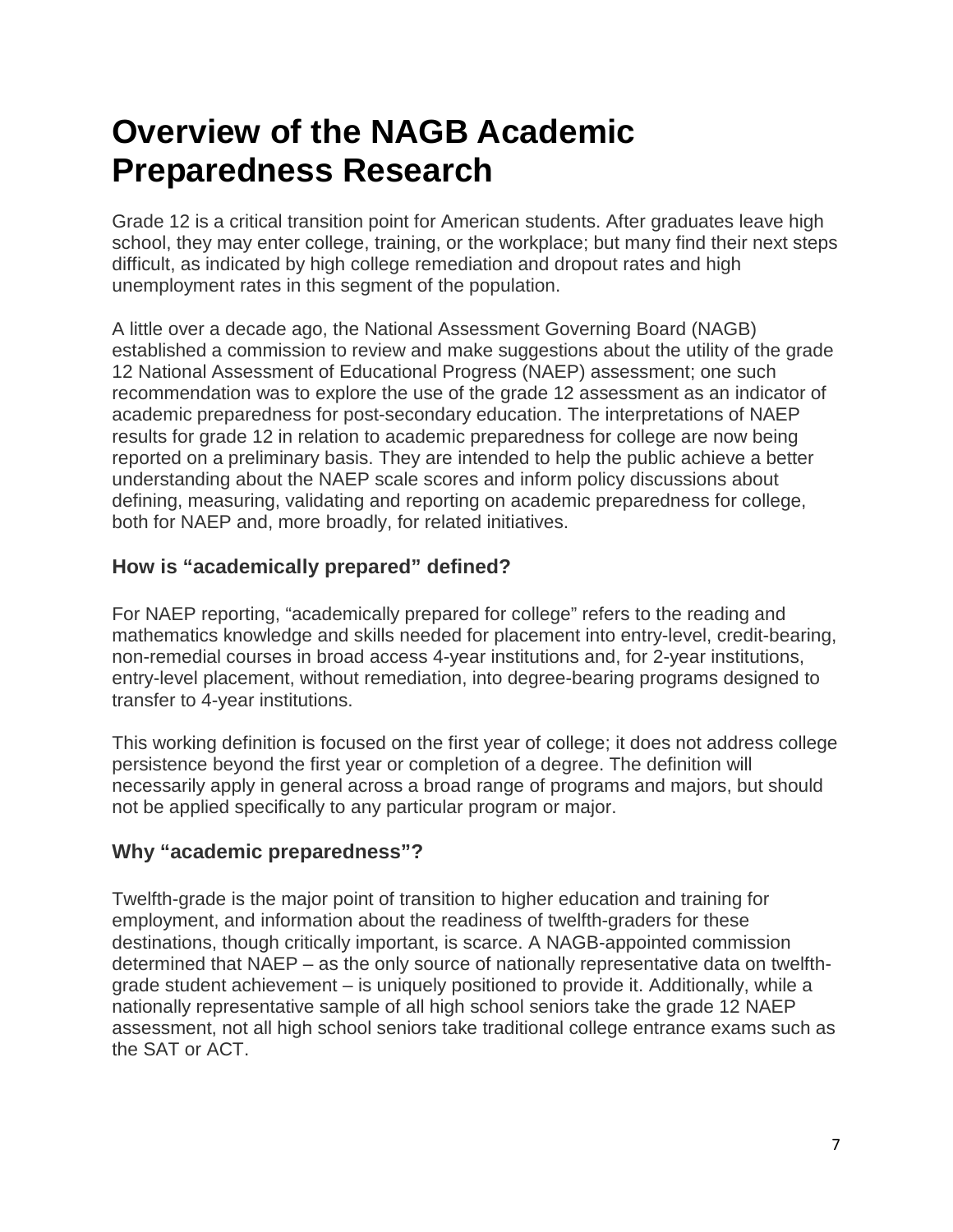#### **What is the meaning of "college readiness" and "academic preparedness"?**

"College readiness" is broadly understood to include both academic preparedness and other characteristics needed for success in post-secondary education and training – characteristics that are not measured by NAEP. Other characteristics of readiness include non-cognitive factors (e.g., persistence, study habits) and environmental factors (e.g., rigor of high school course of study). NAEP is using the term academic preparedness in the same way that the SAT and other organizations define "college readiness," which does not include the non-cognitive skills and environmental factors.

#### **What inferences are** *not* **included in NAGB's definition of "academic preparedness"?**

The preparedness estimates are not intended to represent or be used as standards for minimal academic preparedness for college. They are intended solely to add meaning to interpretations of the twelfth grade NAEP reading and mathematics results in NAEP reports. Specifically, the NAGB academic-preparedness estimate is not intended to reflect

- the academic requirements for highly selective post-secondary institutions;
- the academic requirements for specific majors or pre-professional (e.g., medicine) programs; or
- the academic requirements for entry into certificate or diploma programs for job training or professional development in post-secondary institutions.

#### **Why should the research results be considered provisional and interpreted with caution?**

There are several reasons why the research results should be considered provisional and interpreted with caution:

- College and universities use many indicators in their admission process other than admission test scores alone. Therefore, while the relationship between NAEP scores and the SAT (particularly, mathematics) is quite strong, the SAT score alone is not intended to be a comprehensive measure of college readiness.
- The NAEP grade 12 mathematics and reading frameworks were designed to provide a broad view of what grade 12 students know and can do in these subjects. They have been adjusted to include a preparedness focus. The NAEP assessments would require many additional measures and indicators to provide a reasonably complete view of readiness.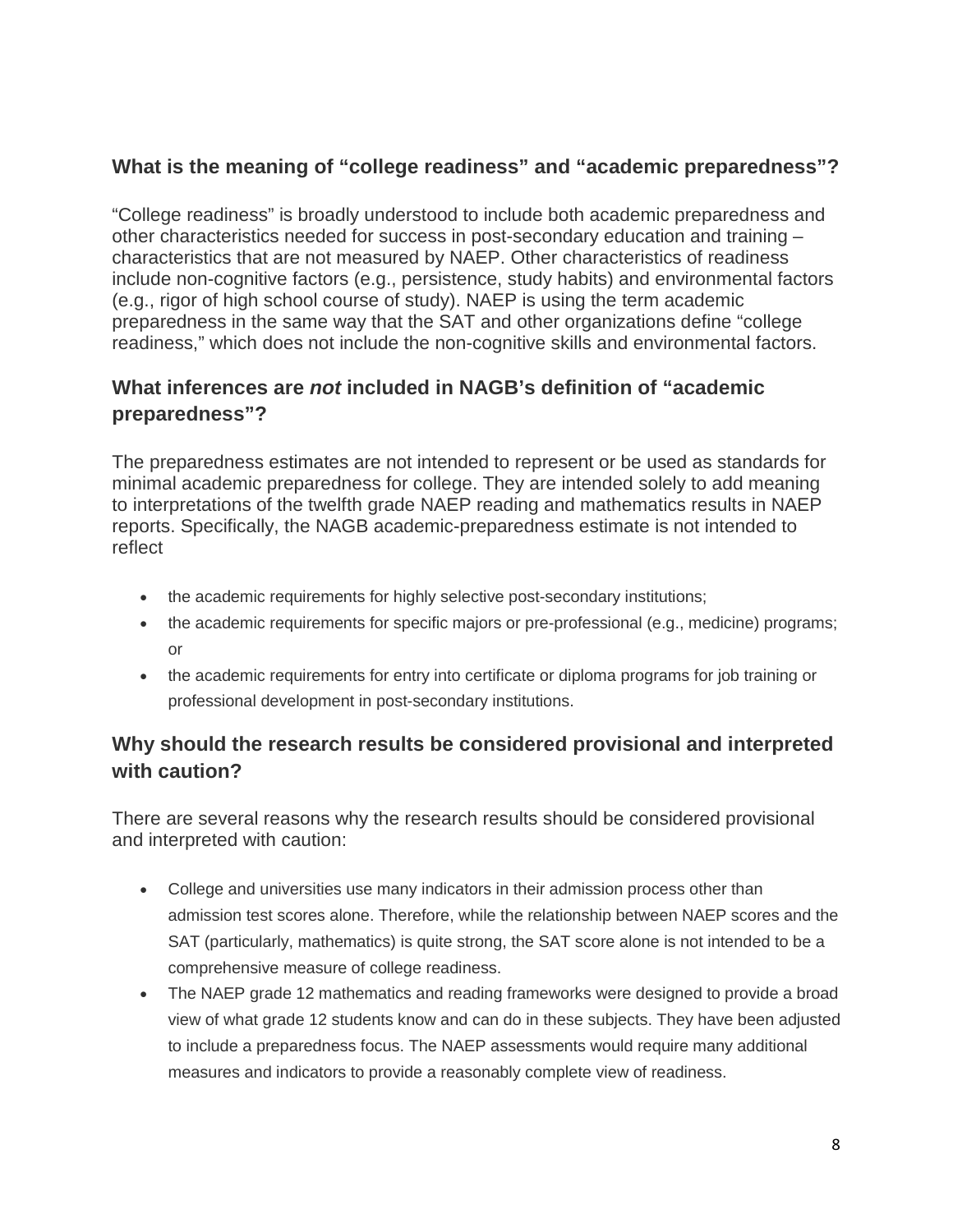- •
- The statistical linking evidence for the academic preparedness measures is based on a single year of data (2009) and on external validation with instruments that have themselves changed over the years or will change in the near future to better reflect changing notions of what it means to be ready to go to college. Therefore, trends are not available because the preliminary benchmark on the NAEP scale determined in 2009 might be different in 1992, 2005, or 2015.

#### **How long has NAGB been researching academic preparedness?**

NAGB began this initiative in 2004 after receiving recommendations from its National Commission on NAEP Twelfth Grade Assessment and Reporting. To transform grade 12 NAEP into an indicator of academic preparedness, the Governing Board took several steps including reviewing and revising the NAEP twelfth grade reading and mathematics assessment frameworks in 2005 to report on preparedness, assembling a technical panel of experts to advise on the research, and contracting for the research studies in 2008. More than 30 studies were completed between 2009 and 2012.

A second phase of NAEP preparedness research began in 2013. The results of this research will be examined to determine the extent to which they confirm existing results, support inferences about academic preparedness for college at the state level, and support academic preparedness for job training. This will likely result in refinements to the NAEP estimates and the corresponding estimate ranges.

#### **Why is academic preparedness only reported at the national level for the 2013 results?**

The NAEP provisional academic preparedness estimates are based on over 38 studies. However, the principle linking study was based on the SAT and therefore inherits some limitations of the SAT. Currently, the SAT accurately predicts the preparedness percentages of higher performing students and White students, with less accurate predictions for lower performing students, Black students, and Hispanic students. As a result, preparedness estimates for the 2013 assessments are reported exclusively at the national level. Additional research is needed to report preparedness estimates at the state level and for subgroups, including race/ethnicity and socioeconomic status.

#### **How was the research conducted?**

The figure below represents a model of the research program, with five types of research displayed, the interrelationships that would be examined, and the potential meaning of the research results in terms of the NAEP score scale.